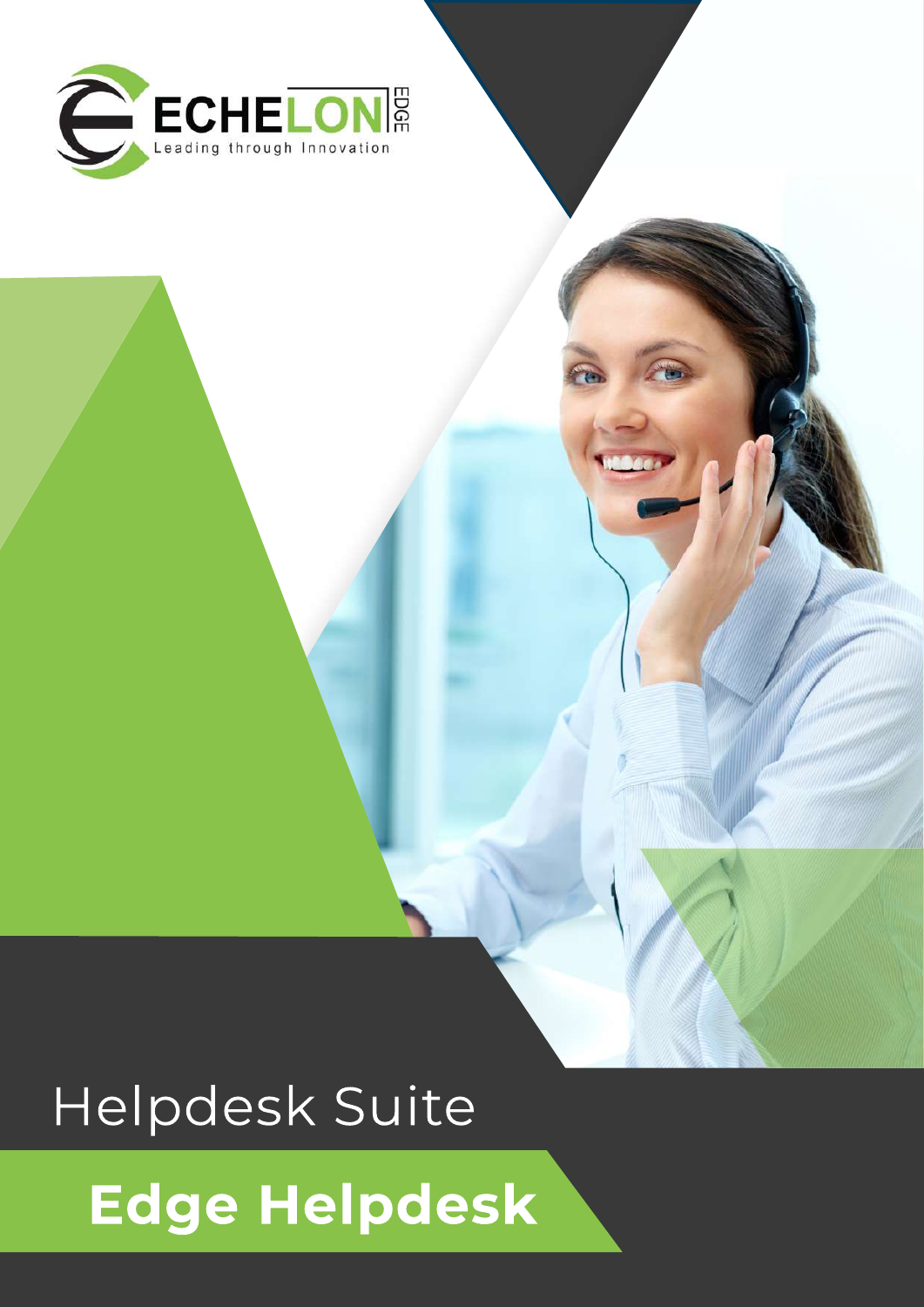# **About Edge Hepdesk Suite**

**Edge Helpdesk** is a powerful service management platform that provides an integrated, end-to-end approach to IT Service Management. It enables the user to submit, monitor and manage the ticket requests effectively. The solution is ITIL aligned that provides a single point of contact for users to gain assistance in troubleshooting, get answers to questions, and solve known problems.

The system allows the customer IT Support / Help Desk Team to automate the tickets, reduces the manual intervention, provides centralized knowledge repository, complies to audit requirements and improves performance of IT Service Desk.

It also allows to track, sort user requests with the help of a unique number, can frequently classify problems based upon multiple categories and place tickets in different buckets like Open, Pending, Assigned, Work-In–Progress, On-Hold, Resolved, Closed etc.

**Edge Helpdesk** is a highly scalable platform that supports multiple deployment architecture based on the customer needs and can be deployed on-premises as well as on public/private cloud.

# **Salient Features**

- *> Supports manual & automated ticket generation*
- *> Comprehensive Reporting in multiple formats e.g. PDF, Excel etc.*
- *> Customizable Dashboards and Graphs*
- *> Context Sensitive search, Filters*
- *> Web-based browser independent GUI*
- *> Instant Notifications Email, SMS etc.*
- *> Highly Scalable Platform*
- *> Seamless Integration with third party application*
- *> Mobile application add-on*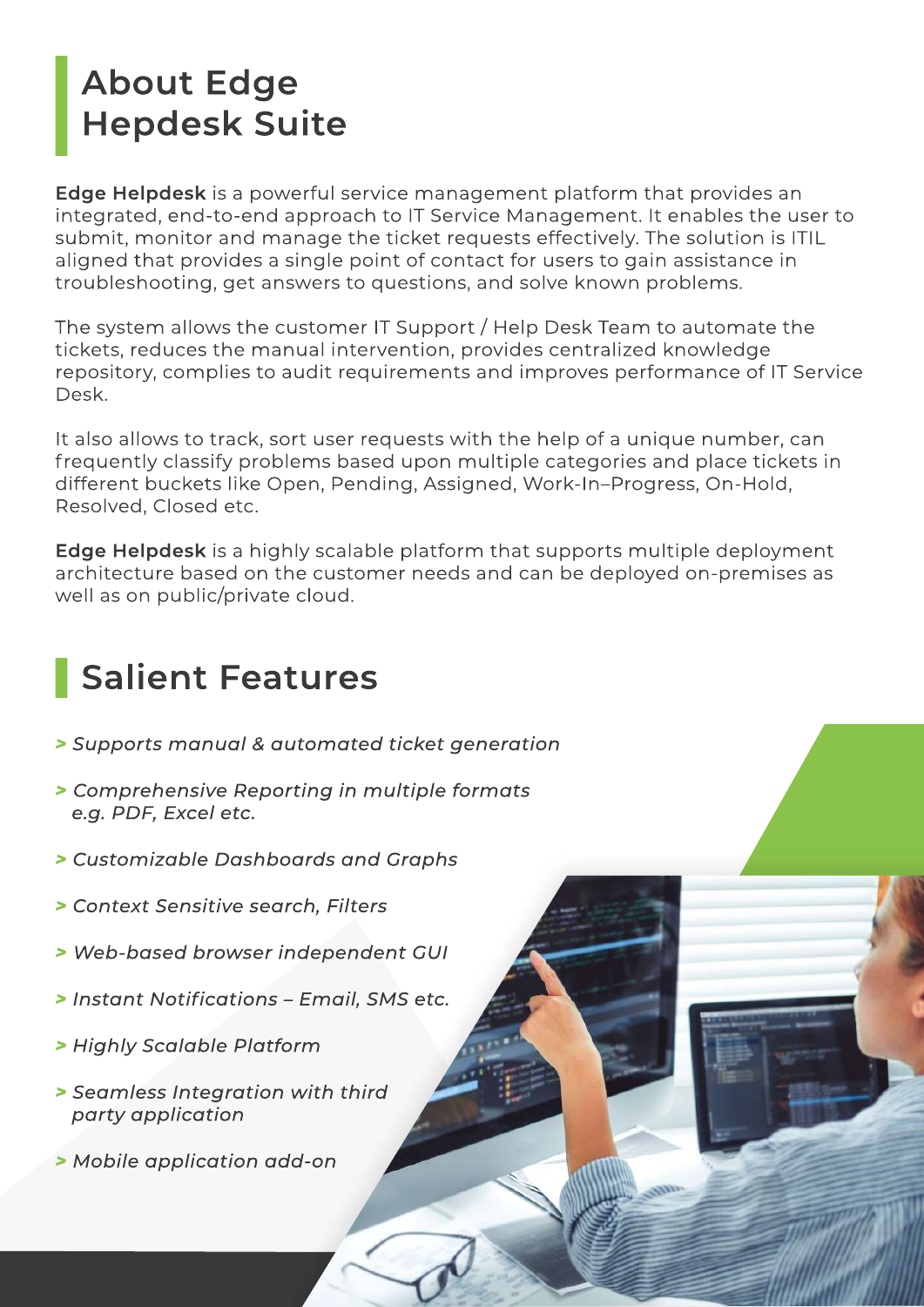### **Key Features & Modules**

# ≧€

### **Incident Management**

Incidents cause disruption to a user's daily workload and, if not addressed correctly, can lead to financial and reputational damage to an organization. This module generates tickets based upon priorities, when any incident has occurred. Reduce outages, improve agent productivity, meet SLAs, and manage the complete life cycle of IT tickets.

### **Problem Management**

Perform root cause analysis based on visual timeline of events and provide solution for the problem. Reduce incidents; prevent service & business disruptions, increase staff efficiency & productivity thereby improving user satisfaction.

### **Escalation Management**

Escalation management system allows identify, track, monitor and manage situations that require increased awareness and swift action. Escalation processes ensures that unresolved problems do not linger and issues addressed promptly.

### **Knowledge Management**

Promote self-learn and increase self-service by centrally publishing articles, solutions and FAQs. Collaborate among teams, provide access control on each article, and enable attaching of reference documents. Boost productivity with faster resolution time through quick knowledge access. Keep and share the knowledge gained during project implementations and use it for further realizations.

### **Change Management**

Control organizational change processes from creating automated workflow, risk assessment, and approval hierarchy.

# لملية<br>سليتا

하

### **Inventory Management**

This module entails managing both hardware and software inventory in your infrastructure, and keeping it up to date with information about your assets, including location, client assignment, purchase history, warranty info, vendor details, and configurations.

### **SLA & Contract Management**

Create SLAs to provide quality services on time to your end users. Do intuitive SLA management and define escalation levels of hierarchy to meet the SLAs as per contract.



コヱ

Ó,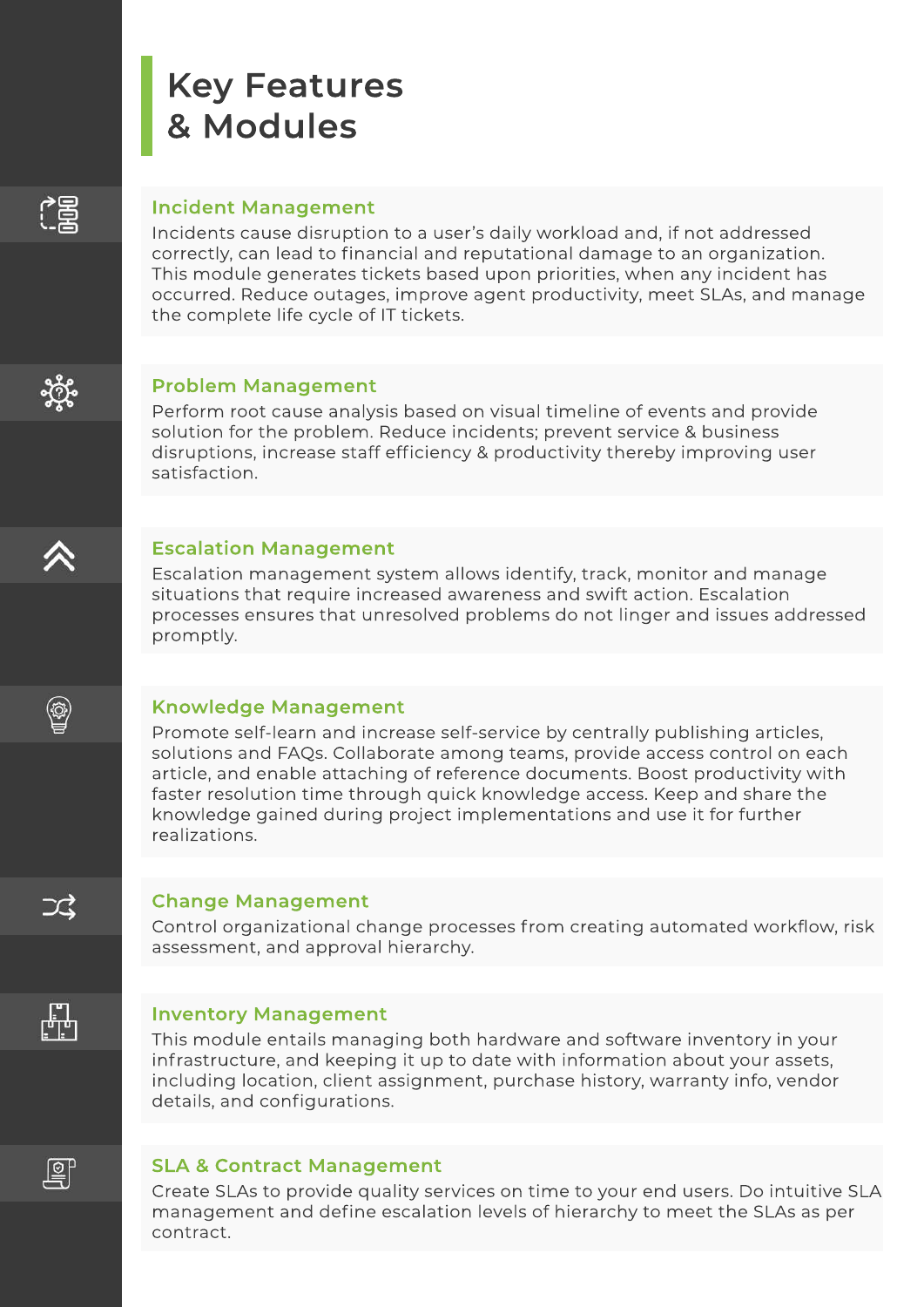### **Key Features & Modules**



#### **Event Management**

Event Management is the process that monitors pre-defined events and recommends appropriate action like alarm generations/notifications.



#### **Report Management**

Easily access the reports that are critical to measuring the performance of your teams. Report on SLA breaches, ITIL processes, and overall resolution times to pinpoint areas of improvisation. With scheduled reports, you can automatically send updates to ensure transparency to peers, managers and executives.



### **Access Management**

It involves granting authorized users the right to use a service, while preventing access to non-authorized users.



#### **Request Fulfillment Management**

This module is responsible for managing the life cycle of all service requests from the users.



#### **Project Management**

This module enables user to create projects and their categories, add project members, assign projects to users, search and filter your projects. Configuration of internal / external teams, consisting of multiple users based on the organizational level.

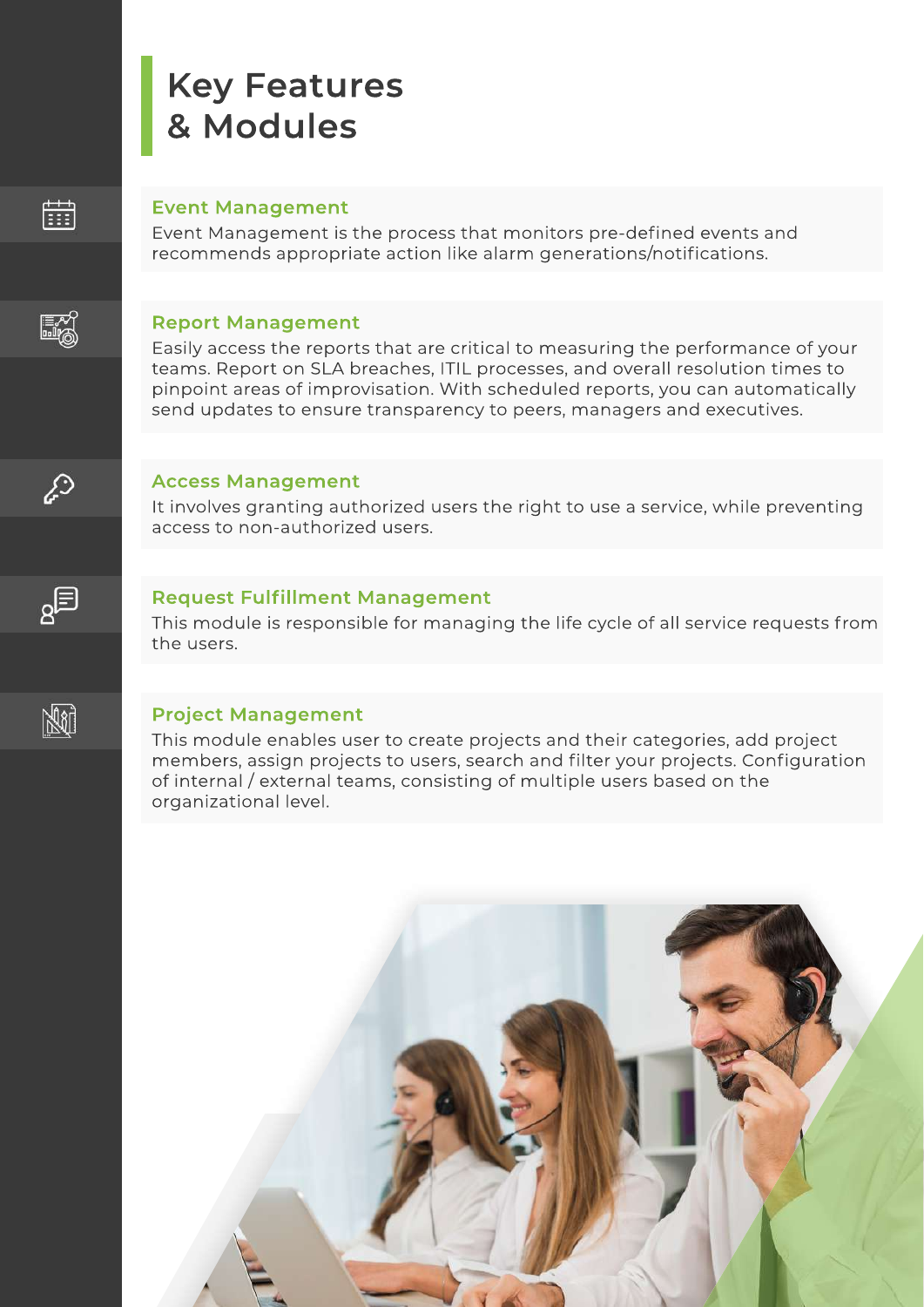# **SLA Manager**

SLA Manger is integral part of **Edge Helpdesk Suite**, which helps customer keep tab on all IT related issues and meets the required service commitment.

# **Benefits**

- *Holistic view of all systems based SLA*
- *Prioritize, track, escalate and report issues for improved efficiency*
- *Better visibility of SLA to ensure compliance & audits*
- *Manage service credit, penalty & version control*
- *Maintain KPI & end-to-end business service delivery*
- *Supports industry best practices*
- *SLA monitoring involves minimum human intervention, thus minimizing the maintenance cost*
	- *The documented SLA creates a clearer picture for setting service level expectations.*
	- *SLA Manager proactively manages customer related Trouble tickets. SLA manager helps reducing the ticket response time and allows systematic management of trouble tickets on the platform.*
	- *Auto escalation feature is part of SLA Manager. The platform automatically tracks the tickets based upon pre-defined and custom workflows. In case of violation, ticket is automatically escalated as per defined workflows.*
	- *SLA Manager comes pre-configured with pre-defined issue list or ticket priorities (like low, medium or high).*

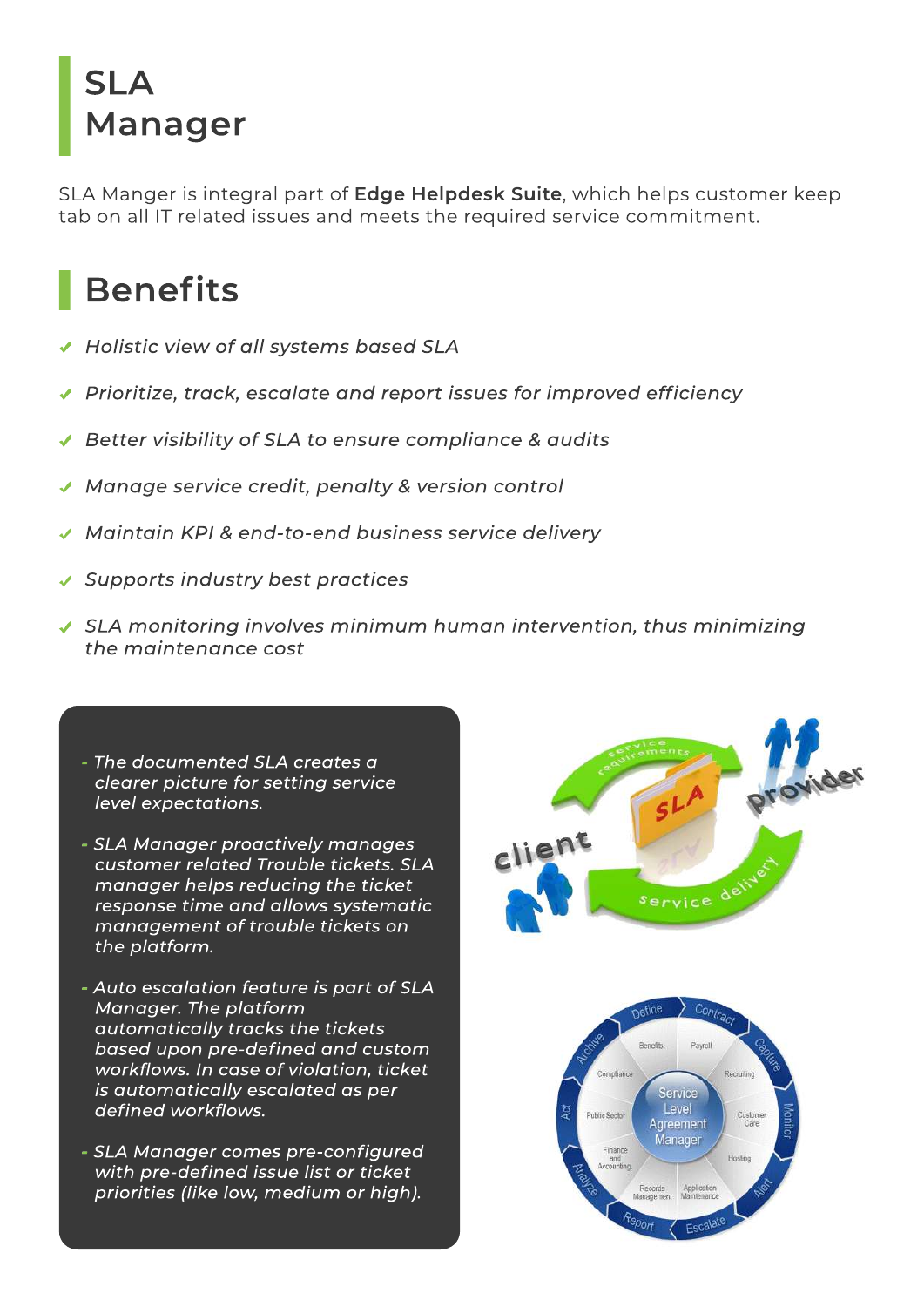

### **Contract Management**

- *Contract Management is part of Asset Management. It allows to create and track contracts between third party or outside suppliers, this ensure product quality, consistency and at the right price.*
- *The main objective of contract management is to maintain a complete record of contracts of the organization with third-party vendors. Tracking of contracts that are for lease, software licenses, maintenance or even custom contracts.*
- *It enables to make appropriate decisions based on usage and value of the IT resources to the business. The system can send notification for expiring contracts or upcoming renewals of contract.*
- *The system offers contract approval mechanism within the organization to make sure contracts are activated and deactivated as per the requirement.*
- *Get historical view of all past renewals capturing details such as renewal date, renewal name and renewal cost.*
- *Extract appropriate reports to standardize the contract management process and ensure stronger compliance.*
- *Customize contract forms and capture extra details with the configurable additional fields.*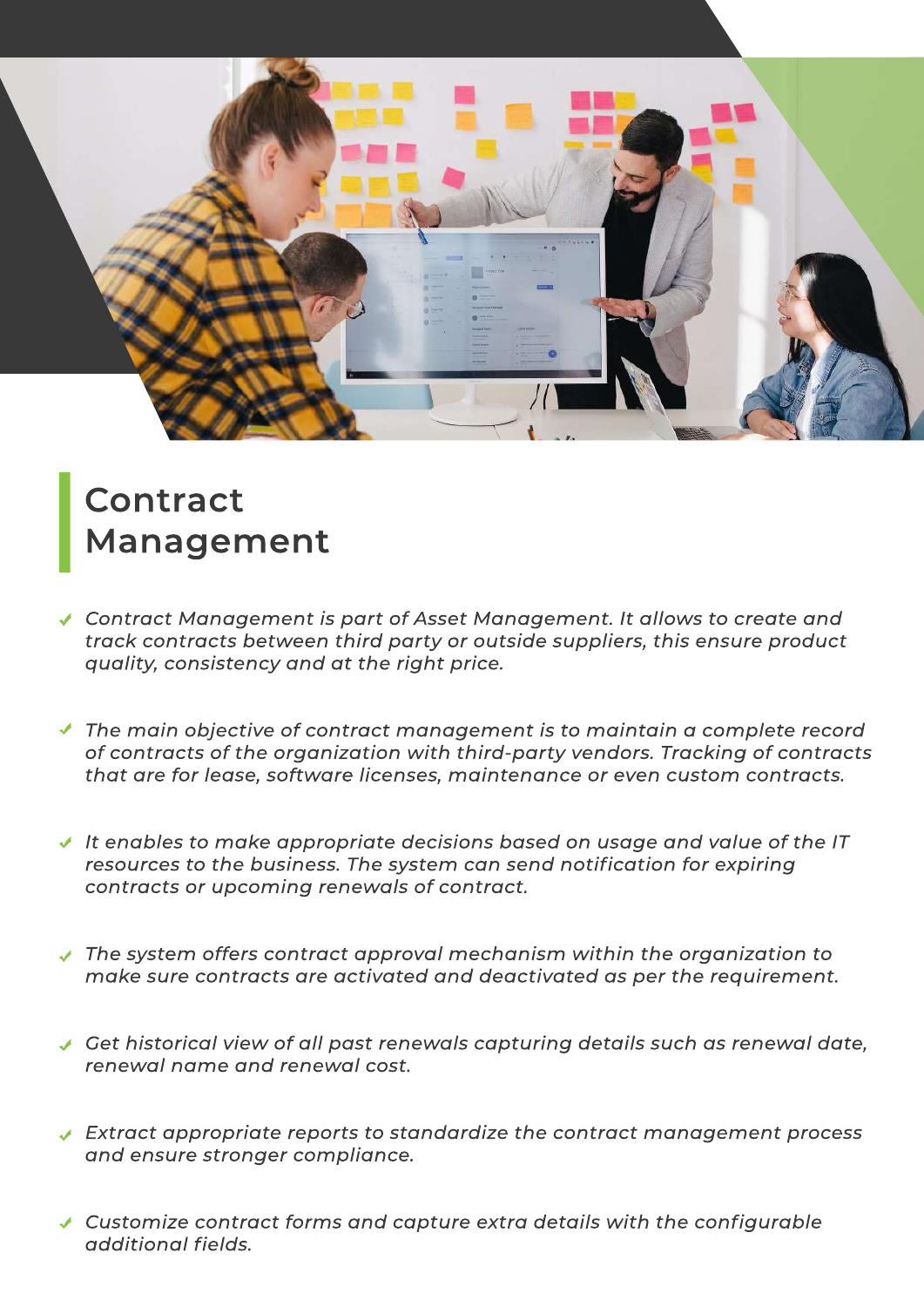### **Workforce Management**

The purpose of the workforce management practice is to ensure that the organization has the right people with the appropriate skills and knowledge and in the correct roles to support its business objectives. Helpdesk allows users to be segregated in different categories based upon different skill sets and roles can be assigned to them accordingly.

WFM helps maximize the use of agent by forecasting the volume of transactions calls, messages or emails and scheduling the correct number of agents with the proper skills at the right time to handle the expected volume of transactions.

# **Ticket Management**

Tickets are automatically generated by system or created manually by customers and helpdesk agents.

| -SD                           | $\Xi$<br>WARRTSHISSING.CH.E |              |                   |                           | integ                      |
|-------------------------------|-----------------------------|--------------|-------------------|---------------------------|----------------------------|
|                               | At Tolvis                   | Open Trouts  | Ausgred Tickets   | ×<br>Festing Tickets<br>× | D. Circle                  |
| C certarum<br><b>B</b> Piters | $\mathbb{B}^{99}$           | U            | 國8                | $B_8$                     | <b>B</b> Preside<br>A more |
| A memory                      | Resolved Tickets            | Coard Tolers | fie Opered Tokes: | <b>MA Open Tickets</b>    | k for                      |
| hies<br><b>B</b> Room         | $\frac{25}{36}$ 8           | <b>B</b> 69  | $\mathbb{B}$ 3    | B                         |                            |



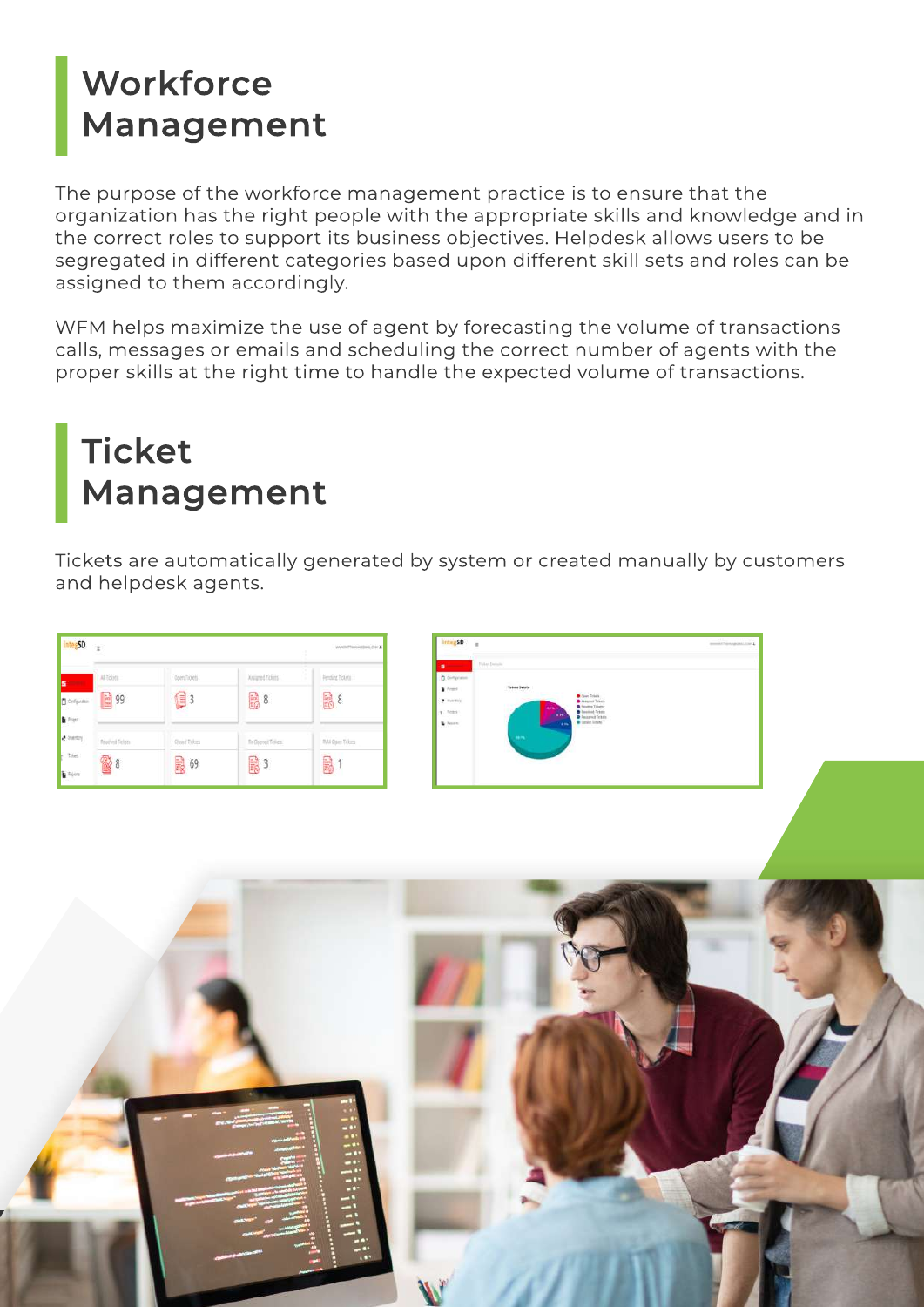# **Software License/ Compliance Management**

Compliance Management is the process to check and address all the issues related to Regulatory and Non-Regulatory Compliance. The compliance management system checks compliance of all entities with Organization's Internal Policies, Standard Industrial Norms, and with Governmental Laws and Regulations. It also aids in preparing reports and providing supporting documentation, develop, implement policies and procedures to ensure compliance.

# **Reporting**

Easily access the reports that are critical to measuring the performance of the teams. Reports on SLA breaches, ITIL processes, penalty, credit and overall resolution times to pinpoint areas of improvisation. With scheduled reports, the system can automatically send updates to ensure transparency to peers, managers and executives.

- *Context sensitive & secure reports with drill-down capability*
- *Real-time & historical reports*
- *Pre-defined & custom reports based on threshold, utilization etc*